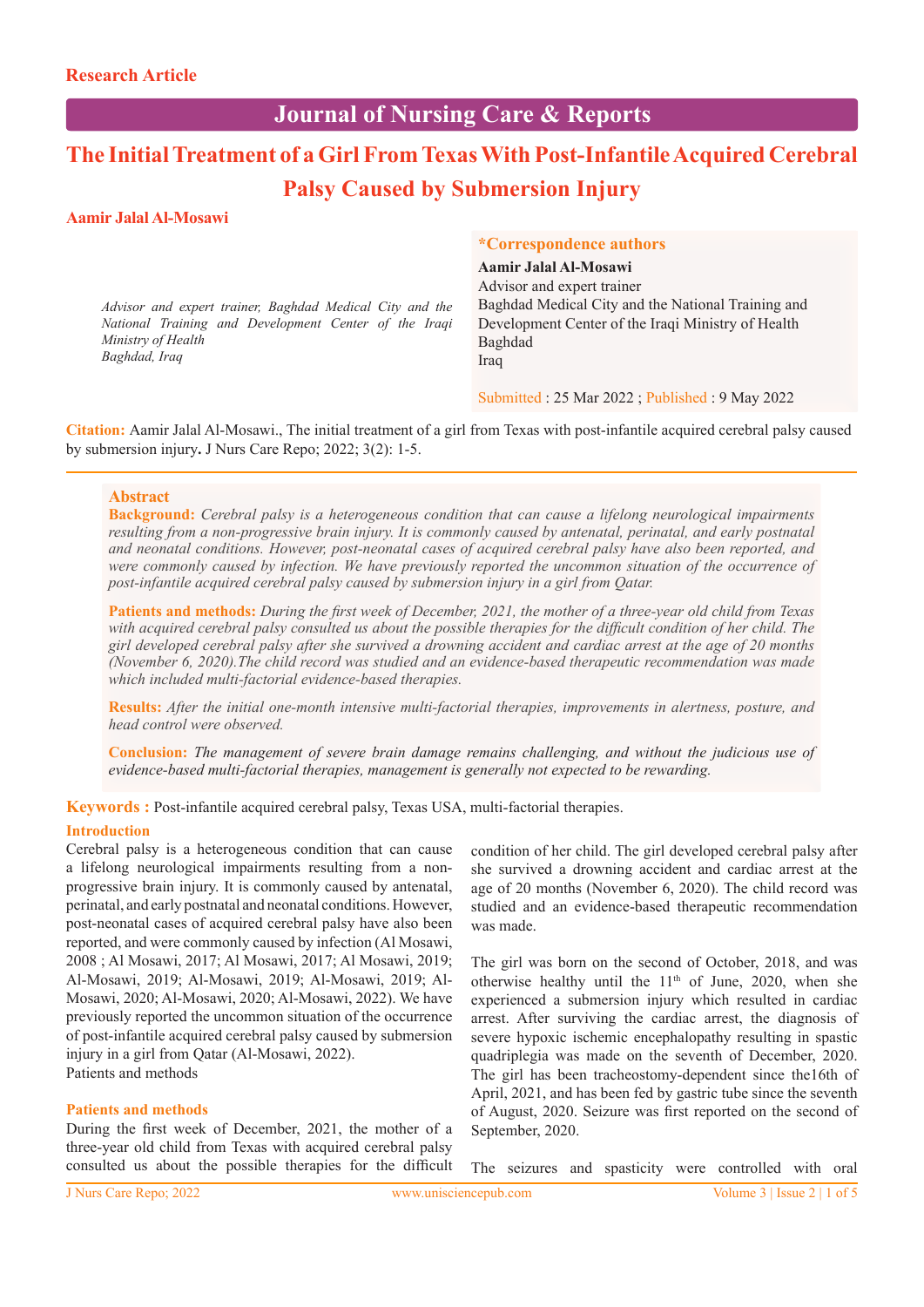levetiracetam (KEPPRA) [750 mg twice daily started on June, 27/2021, and reduced to 500 mg twice daily on September, 29, 2021], oral clonazepam 0.25 mg 6 hourly, started on October, 5, 2021, and oral baclofen 20 mg three times daily, started on November, 29, 2021. Ketogenic diet was reported to be necessary for seizure control

She was also receiving gabapentin and carbidopa/levodopa with hope of reducing spasticity and dystonia.

Her condition was complicated by bilateral coxa valga, and right hip subluxation that did not reduce with frog-leg positioning, it observed on X-ray of the pelvis on June 4, 2021. Her illness was also complicated by S-shaped scoliosis which was observed on MRI September, 20, 2021.

Before October, 2021, the girl was showing poor response to the environment, and she had no spontaneous movements (Figure-1A). She had poor head control (Figure-1) and was unable to sit without support



**Figure-1A:** Before October, 2021, the girl was showing poor response to the environment, and had no spontaneous movements

Brain imaging studies included CT-scan on June 11, 2020, MRI on June, 15, 2020, and July, 23, 2020. These early two imaging studies suggested anoxic/hypoxic ischemic brain injury, and showed interval volume loss with widening of the extraaxial CSF spaces and sulci and increased ex vacuo dilatation of the supratentorial ventricular system. The posterior fossa contents showed ex vacuo dilatation of the fourth ventricle in the presence of prominence to the cerebellar folia. There was abnormal T2 hyperintensity with persistent unrestricted diffusion change returned from the bilateral posterior globus pallidus and putamen. There was bilateral and symmetric under-opercularization.

The MRI on July, 23, 2020 showed abnormal T2 hyperintensity returned from the bilateral posterior observed on and was likely representing gliosis. There was no restricted diffusion or abnormal susceptibility.

The hippocampi appear small. Midline structures demonstrate thinning of the corpus callosum and brainstem structures. Expected flow voids are demonstrated in the arteries about the circle of Willis.

The MRI on July, 23, 2020 suggested interval atrophy. The largest space within the sulci between the brain and inner table of the skull larger lateral ventricles third ventricle and fourth ventricle.

There was a focal encephalomalacia seen especially in the putamen with surrounding FLAIR hyperintensity consistent with microcystic gliosis. The thalami have become smaller in size/atrophic and contains some focal increased T2 and FLAIR hyperintensity especially on the left. Some atrophy of the caudate head bilaterally.

Minimal T2 hyperintensity posterior lateral aspect of the pons extending in the middle cerebellar peduncles bilaterally. There is also T2 hyperintensity seen in the peri-aqueductal gray region of the upper midbrain bilaterally extending toward the thalami finally, there is some volume loss in the region of hippocampi. There is no abnormal diffusion restriction.

Paranasal sinuses mastoid air cells middle ear show fairly extensive circumferential mucosal thickening in right greater left maxillary sinuses and fluid in some of the ethmoid air cells right greater than left and some fluid in mastoid air cells middle ears right greater than left.

Therefore, brain imaging diagnoses include progressive volume loss and atrophy with the development of cystic and microcystic encephalomalacia. Changes were probably most extensive within the deep gray matter nuclei including the putamen and thalami bilaterally. There was also diffuse volume loss of cortex and subcortical white matter including the hippocampi.

Her head circumference was 49 cm on September, 29, 2021 [Percentile 59.54 %].

The mother reported that on October 13, 2021, they started treating the girl with one of the protocols I have recommended in a previous publication which included oral citicoline 300 mg daily plus cerebrolysin 2.5ml given intra-muscularly every other day. Within 6 weeks, a reduction in tone and improved alertness were observed and spontaneous movements with movement of her fingers appeared after the initial treatment with cerebrolysin and citicoline (Figure-1B).



**Figure-1B:** A reduction in tone and improved alertness were observed and spontaneous movements with movement of her fingers appeared after the initial treatment with cerebrolysin and citicoline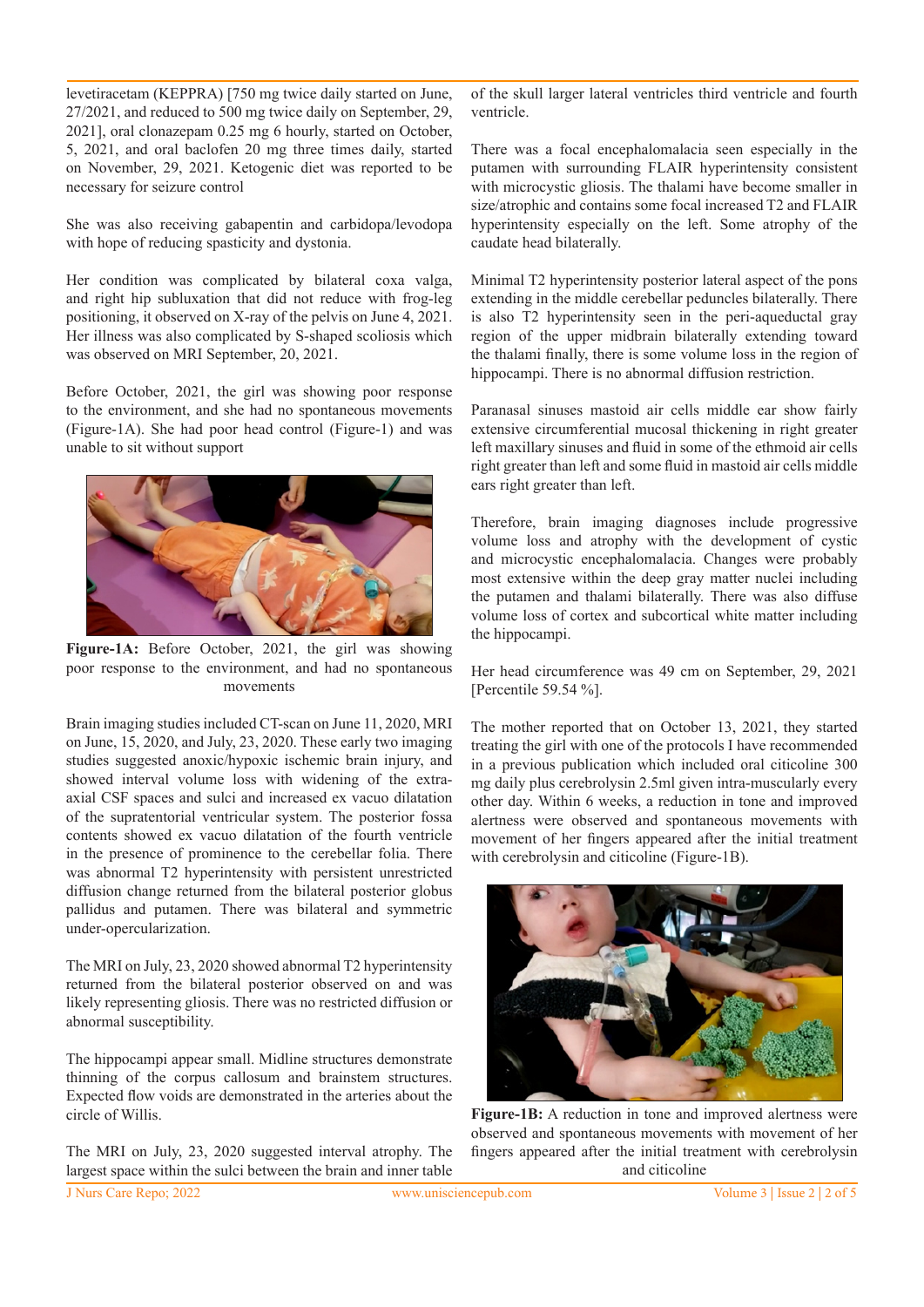Intensive multi-factorial therapies were prescribed based on our extensive published experiences and the one- month of intensive multi-factorial therapies include (Al Mosawi, 2008 ; Al Mosawi, 2017; Al Mosawi, 2017; Al Mosawi, 2019; Al-Mosawi, 2019; Al-Mosawi, 2019; Al-Mosawi, 2019; Al-Mosawi, 2020; Al-Mosawi, 2020; Al-Mosawi, 2022; Al-Mosawi, 2021; Al-Mosawi, 2021; Al-Mosawi, 2020; Al-Mosawi, 2020; Al-Mosawi, 2020).

- 1. Cereblolsin 3 ml intramuscularly every other day during the morning hours (15 doses over one month).
- 2. Oral citicoline syrup 3 ml (300 mg) daily in the morning.
- 3. Nootropil (Piracetam) 2 ml (200mg) intramuscularly every other day during the morning hours (15 doses over one month) [Not on the same day of cerebrolysin].
- 4. Oral pyritinol 50 mg daily at 5 pm.

#### **Results**

After the initial one-month intensive multi-factorial therapies, improvements in alertness, posture, and head control were observed (Figure-2).



**Figure-2:** After the initial one-month intensive multi-factorial therapies, improvements in alertness, posture, and head control were observed

#### **Discussion**

Cerebral palsy is a heterogeneous condition that can cause a lifelong neurological impairments resulting from a nonprogressive brain injury. It is commonly caused by antenatal, perinatal, and early postnatal and neonatal conditions. However, post-neonatal cases of acquired cerebral palsy have also been reported, and were commonly caused by infection (Al Mosawi, 2008; Al Mosawi, 2017; Al Mosawi, 2017; Al Mosawi, 2019; Al-Mosawi, 2019; Al-Mosawi, 2019; Al-Mosawi, 2019; Al-Mosawi, 2020; Al-Mosawi, 2020; Al-Mosawi, 2022). We have previously reported the uncommon situation of the occurrence of post-infantile acquired cerebral palsy caused by submersion injury in a girl from Qatar (Al-Mosawi, 2022).

Blair and Stanley (1982) reported that 11% of cases of cerebral palsy in Western Australia were postnatally-acquired condition, and males under one year of age, were particularly vulnerable. Infections such as meningitis and encephalitis accounted for more than 50% of the cases, and accidents accounted for about 25% of the cases. Other causes included epileptic fits and cerebrovascular accidents (Blair & Stanley, 1982).

Arens and Molteno (1989) from South Africa reported that the chief causes of postnatal acquired cerebral palsy were cerebral infections (particularly meningitis), cerebral trauma and cerebrovascular accidents (Arens & Molteno, 1989).

Murphy et al (1993) from the USA reported that the Metropolitan Atlanta Developmental Disabilities (A population-based study, 1985-1987) found that 16% of children with cerebral palsy had a postnatally-acquired condition (Murphy et al., 1985).

Cans et al (2004) reported that 50% of cases of cerebral palsy with post-neonatal origin (arising more than 28 days after birth, and before the age of 25 months) were caused by infection;20% caused by vascular episodes, 18% caused by head injury. They suggested that children with cerebral palsy of post-neonatal origin had a more severe functional pattern than non-postneonatal cerebral palsy children (Cans et al., 2004).

Reid and colleagues (2006) from Australia reported that 10.7% of 339 cases of cerebral palsy had post-neonatally acquired condition caused by infection, traumatic head injury a, hypoxia, acute encephalopathies, and cerebrovascular accidents (Reid et al., 2006).

The work of Salih (2020) from Sudan emphasized that prenatal causes were the most common causes of cerebral palsy, but post natal causes included neonatal jaundice and acquired sepsis (Salih, 2020).

For the patient in this report, we suggested the use of evidencebased treatments which included intramuscular cerebrolysin and oral citicoline.

Cerebrolysin solution contains free amino acids (85%) and 15% biologically active low molecular weight amino acids including neuro-peptides (Brain-derived neurotrophic factor, glial cell line-derived neurotrophic factor, nerve growth factor, ciliary neurotrophic factor (Al-Mosawi, 2020). Cerebrolysin has been used safely with benefit in a variety of neuro-psychiatric disorders including idiopathic mental retardation (Al-Mosawi, 2020; Al-Mosawi, 2020), cerebral palsy (Al-Mosawi, 2019; Al-Mosawi, 2020), myelomeningocele (Al-Mosawi, 2019), pediatric juvenile spinal muscular atrophy (Al-Mosawi, 2018; Al-Mosawi, 2020), pediatric Charcot Marie Tooth disease (Al-Mosawi, 2018; Al-Mosawi, 2020), kernicterus (Al-Mosawi, 2019; Al-Mosawi, 2019), agenesis of corpus callosum with colpocephaly (Al-Mosawi, 2019; Al-Mosawi, 2020).

Citicoline, which has been increasingly grouped with the water soluble B vitamins, and is regarded as a form of the essential nutrient choline. It has been increasingly used with noticeable benefits in the treatment of several pediatric neuro-psychiatric disorders including, pervasive developmental disorders including Rett syndrome, and kernicterus (Al-Mosawi, 2019; Al-Mosawi, 2019).

Pyritinol which is also called pyridoxine disulfide is a semisynthetic water soluble analog of pyridoxine. It has been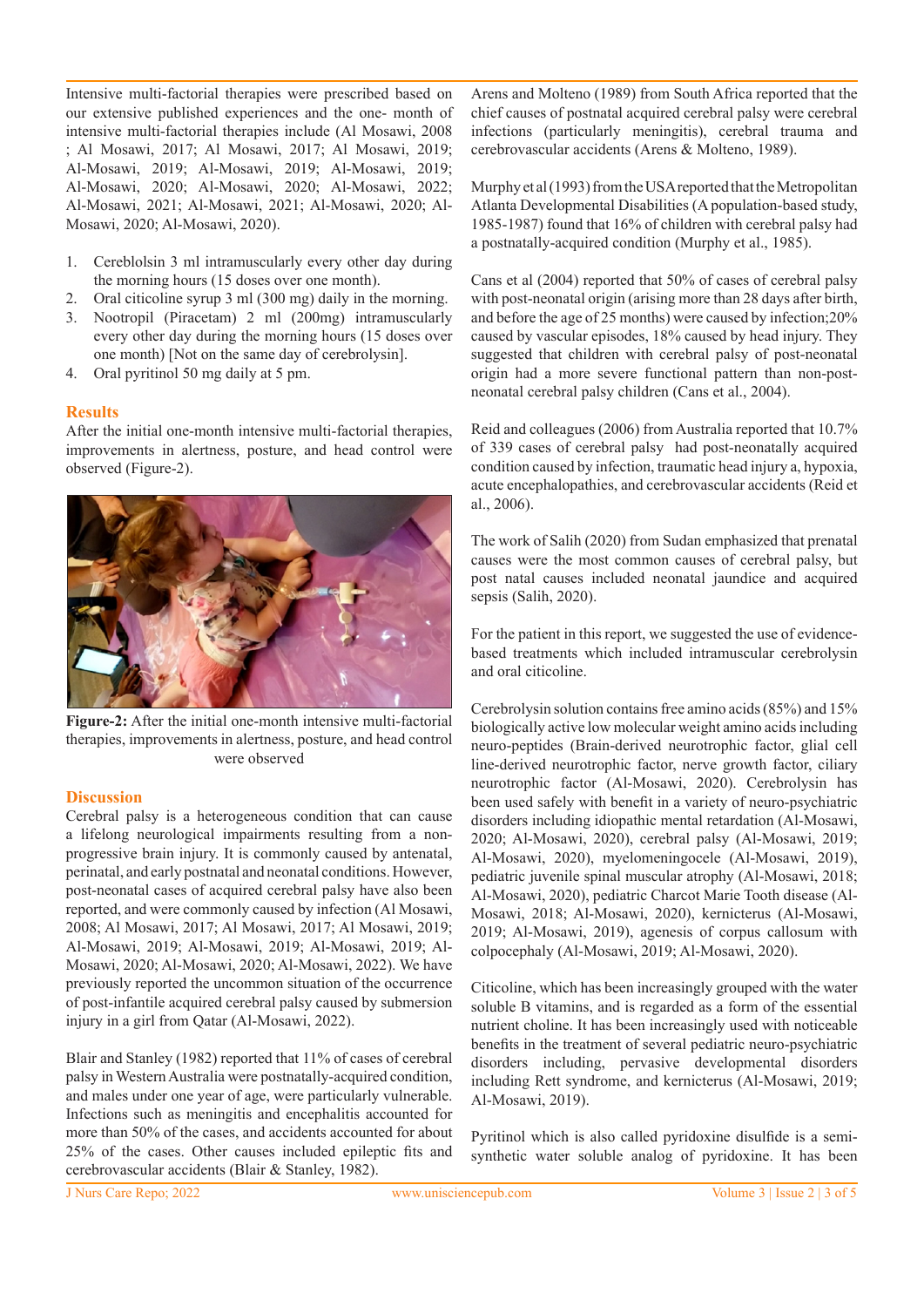reported to be of benefits in patients with cerebral palsy, and the benefit has been attributed to cerebral blood supply improvement which causes an improvement of nerve cell metabolism (Al Mosawi, 2017; Al Mosawi, 2017; Al-Mosawi, 2020).

# **Conclusion**

The management of severe brain damage remains challenging, and without the judicious use of evidence-based multifactorial therapies, management is generally not expected to be rewarding.

## **Acknowledgement**

The author would like to express his gratitude for the family of the patients who willingly accepted publishing the photo of their child.

## **Conflict of interest**

None.

# **References**

- 1. Al Mosawi, A. J. (2008). Dramatic effect of nandrolone decanoate on motor development in cerebral palsy. *Arch Dis Child, 93*(11), (Suppl II):A338-A339. Retrieved from https://www.academia.edu/42809477/Dramatic\_effect\_ of nandrolone decanoate on motor development in cerebral\_palsy
- 2. Al Mosawi A. J. (2017). A novel therapeutic approach for the treatment of cerebral palsy (Ed), LAP Lambert Academic Publishing. Retrieved from https://www. amazon.com/novel-therapeutic-approach-treatmentcerebral/dp/6202071346
- 3. Al Mosawi A. J. (2017). A novel therapeutic approach for the treatment of brain atrophy (Ed), *LAP Lambert Academic Publishing*. Retrieved from https://www. amazon.com/Novel-Therapeutic-Approach-Treatment-Atrophy/dp/6202074388
- 4. Al Mosawi A. J. (2019). New therapies for the treatment of spastic cerebral palsy (Ed), *LAP Lambert Academic Publishing.*
- 5. Al-Mosawi A. J. (2019). New therapies for the treatment of spastic cerebral palsy. *Med J Clin Trials Case Stud, 3*(2), 000209. DOI: 10.23880/mjccs-16000209
- 6. Al-Mosawi, A. J. (2019). The pattern of cerebral palsy in Iraqi children. *Med Life Clin, 1*(1):1001, 1-9. Retrieved from http://www.medtextpublications.com/open-access/ the-pattern-of-cerebral-palsy-in-iraqi-children-212.pdf
- 7. Al-Mosawi, A. J. (2019). The pattern of cerebral palsy in Iraqi children (1st edition). Saarbrücken, *LAP Lambert Academic Publishing*. Retrieved from https://www. scribd.com/document/438416636/Al-Mosawi-AJ-The-Pattern-of-Cerebral-Palsy-in-Iraqi-Children-1st-ed-Saarbrucken-LAP-Lambert-Academic-Publishing-2019- ISBN-978-620-0-09427-8
- 8. Al-Mosawi, A. J. (2020). New Therapies for the treatment of ataxic cerebral palsy caused by kernicterus. *EC Clinical and Medical Case Reports, 3*(4), 26-31. Doi: 10. 5281/ zenodo.3892208
- 9. Al-Mosawi, A. J. (2017). Cerebral palsy: A unique illustrated experience. *Medico Research Chronicles, 7* (4), 2017-239. DOI: 10.26838/ MEDRECH.2020.7.4.441
- 10. Al-Mosawi, A. J. (2022). A Girl from Qatar with Post-Infantile Acquired Cerebral Palsy Caused By Submersion Injury: A Rare Etiology and a Therapeutic Challenge. *Clinical Research and Clinical Trials, 5* (1), 1-4. DOI: 10.31579/2693-4779/073
- 11. Al-Mosawi, A. J. (2021). Congenital Externally Communicating Porencephaly Presenting as Hemiplegic Cerebral Palsy: Imaging Study of a Rare Condition. SunKrist. *Journal of Neonatology and Pediatrics, 3* (1), 1-4. Doi: 10.5281/zenodo.4515510
- 12. Al-Mosawi, A. J. (2021). The early treatment of a boy from Virginia with ataxic cerebral palsy. *Journal of Pediatrics and Child Health, 2* (4), 1-5. DOI: 10.5281/zenodo. 4777413
- 13. Al-Mosawi, A. J. (2020). Cerebral palsy: An illustrated ground-breaking experience. Scholar's press. Retrieved from https://www.researchgate.net/profile/ Aamir-Al-Mosawi/publication/343306159\_Cerebral\_ palsy\_An\_illustrated\_ground-breaking\_experience/ links/5f2288bf299bf13404927d13/Cerebral-palsy-Anillustrated-ground-breaking-experience.pdf
- 14. Al-Mosawi, A. J. (2020). Mózgowe porażenie dziecięce: Ilustrowane przełomowe doświadczenie: Medycyna oparta na dowodach (Polish Edition). Wydawnictwo Nasza Wiedza. Retrieved from https:// www.amazon.es/M%C3%B3zgowe-pora%C5%BCeniedzieci%C4%99ce-ilustrowane-do%C5%9Bwiadczenie/ dp/6202946768
- 15. Al-Mosawi, A. J. (2020). Cerebrale parese: Een geïllustreerde baanbrekende ervaring: Bewijsgerichte geneeskunde (Dutch Edition). Uitgeverij Onze Kennis. Retrieved from https://www.amazon.com/Cerebraleparese-ge%C3%AFllustreerde-Bewijsgerichtegeneeskunde/dp/620294675X
- 16. Blair, E., & Stanley, F. J. (1982). An epidemiological study of cerebral palsy in Western Australia, 1956-1975. III: Postnatal aetiology. *Dev Med Child Neurol, 24* (5), 575-85. DOI: 10.1111/j.1469-8749.1982.tb13668.x
- 17. Arens, L. J., & Molteno, C. D. (1989). A comparative study of postnatally-acquired cerebral palsy in Cape Town. *Dev Med Child Neurol, 31*(2), 246-54. DOI: 10.1111/j.1469- 8749. 1989. Tb03985.x. PMID: 2737376.
- 18. Murphy, C. C., Yeargin-Allsopp, M., Decouflé, P., & Drews, C. D. (1993). Prevalence of cerebral palsy among ten-year-old children in metropolitan Atlanta, 1985 through 1987. *J Pediatr, 123*(5), S13-20. DOI: 10.1016/ s0022-3476(05)80892-3
- 19. Cans, C., McManus, V., Crowley, M., Guillem, P., & Platt, M. J. (2004). Johnson A, Arnaud C; Surveillance of Cerebral Palsy in Europe Collaborative Group. Cerebral palsy of post-neonatal origin: characteristics and risk factors. *Paediatr Perinat Epidemiol, 18*(3), 214-20. DOI: 10.1111/j.1365-3016.2004.00559.x
- 20. Reid, S. M., Lanigan, A., & Reddihough, D. S. (2006). Post-neonatally acquired cerebral palsy in Victoria,